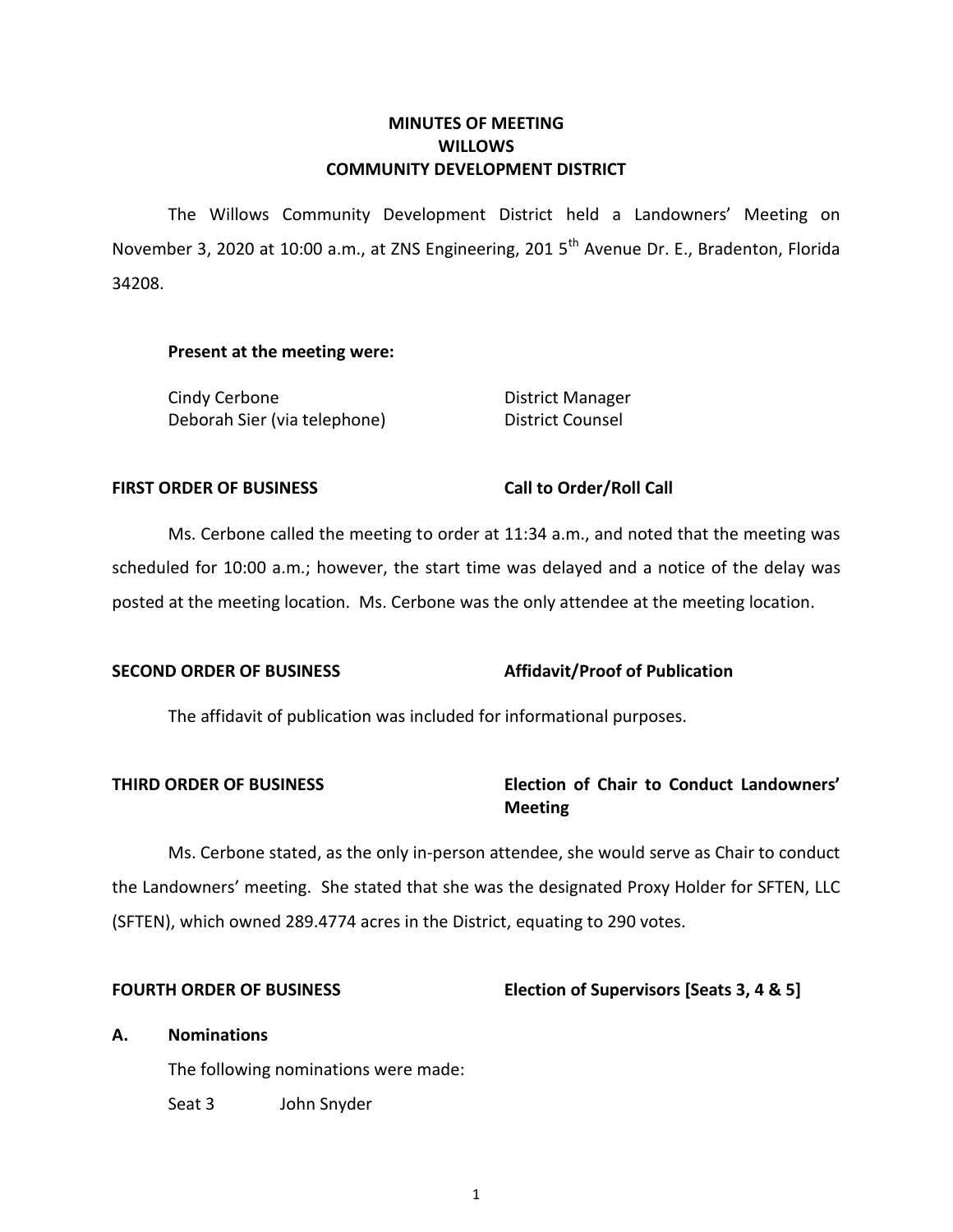Seat 4 Greg Mundell

Seat 5 Hal Lutz

No other nominations were made.

## **B. Casting of Ballots**

## **I. Determine Number of Voting Units Represented**

A total of 290 voting units were represented.

### **II. Determine Number of Voting Units Assigned by Proxy**

A total of 290 votes were assigned by proxy.

Ms. Cerbone cast the following votes, on behalf of SFTEN:

| Seat 3 | John Snyder         | 290 votes |
|--------|---------------------|-----------|
| Seat 4 | <b>Greg Mundell</b> | 289 votes |

Seat 5 Hal Lutz 290 votes

# **C. Ballot Tabulation and Results**

Ms. Cerbone reported the following ballot tabulation, results and term lengths.

| Seat 3 | John Snyder  | 290 votes | 4-year Term |
|--------|--------------|-----------|-------------|
| Seat 4 | Greg Mundell | 289 votes | 2-year Term |
| Seat 5 | Hal Lutz     | 290 votes | 4-year Term |

## **FIFTH ORDER OF BUSINESS Landowners' Questions/ Comments**

There being no Landowners' questions or comments, the next item followed.

#### **SIXTH ORDER OF BUSINESS** Adjournment

There being nothing further to discuss, the meeting adjourned at 11:36 a.m.

### [SIGNATURES APPEAR ON THE FOLLOWING PAGE]